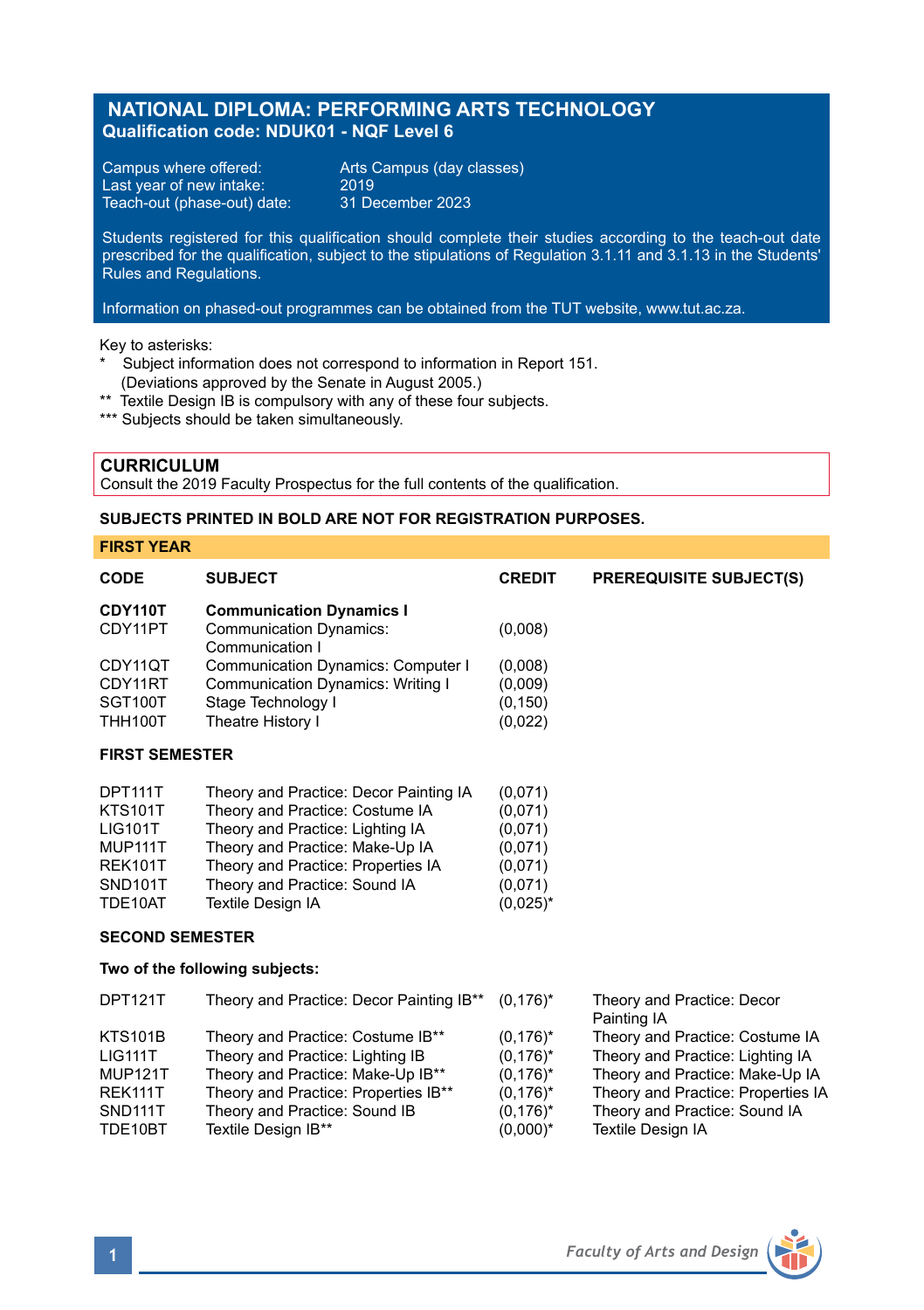Please note that due to timetable constraints, it will not be possible to take Theory and Practice: Decor Painting IB and Theory and Practice: Sound IB simultaneously.

TOTAL CREDITS FOR THE FIRST YEAR: **1,000**

| <b>SECOND YEAR</b>                                         |                                                                                                                                                                                          |                                                          |                                                                                                                                                                               |  |  |  |  |
|------------------------------------------------------------|------------------------------------------------------------------------------------------------------------------------------------------------------------------------------------------|----------------------------------------------------------|-------------------------------------------------------------------------------------------------------------------------------------------------------------------------------|--|--|--|--|
| <b>CODE</b>                                                | <b>SUBJECT</b>                                                                                                                                                                           | <b>CREDIT</b>                                            | <b>PREREQUISITE SUBJECT(S)</b>                                                                                                                                                |  |  |  |  |
| SGT200T<br><b>THH200T</b>                                  | Stage Technology II<br>Theatre History II                                                                                                                                                | (0, 230)<br>(0,030)                                      | Stage Technology I<br>Theatre History I                                                                                                                                       |  |  |  |  |
|                                                            | plus two of the following subjects:                                                                                                                                                      |                                                          |                                                                                                                                                                               |  |  |  |  |
| DPT210T                                                    | Theory and Practice: Decor Painting II                                                                                                                                                   | (0, 350)                                                 | Theory and Practice: Decor<br>Painting IB<br><b>Textile Design IB</b><br><b>Textile Design IB</b><br>Theory and Practice: Costume IB                                          |  |  |  |  |
| <b>KTS200T</b>                                             | Theory and Practice: Costume II                                                                                                                                                          | (0, 350)                                                 |                                                                                                                                                                               |  |  |  |  |
| <b>LIG200T</b><br><b>MUP210T</b>                           | Theory and Practice: Lighting II***<br>Theory and Practice: Make-Up II                                                                                                                   | (0, 350)<br>(0, 350)                                     | Theory and Practice: Lighting IB<br><b>Textile Design IB</b><br>Theory and Practice: Make-Up IB                                                                               |  |  |  |  |
| <b>REK200T</b>                                             | Theory and Practice: Properties II                                                                                                                                                       | (0, 350)                                                 | Textile Design IB<br>Theory and Practice: Properties IB<br>Theory and Practice: Sound IB                                                                                      |  |  |  |  |
| SND200T                                                    | Theory and Practice: Sound II***                                                                                                                                                         | (0, 350)                                                 |                                                                                                                                                                               |  |  |  |  |
| <b>FIRST SEMESTER</b>                                      |                                                                                                                                                                                          |                                                          |                                                                                                                                                                               |  |  |  |  |
| AAD11AB                                                    | Arts Administration IA                                                                                                                                                                   | (0,020)                                                  |                                                                                                                                                                               |  |  |  |  |
| <b>SECOND SEMESTER</b>                                     |                                                                                                                                                                                          |                                                          |                                                                                                                                                                               |  |  |  |  |
| AAD11BB                                                    | Arts Administration IB                                                                                                                                                                   | (0,020)                                                  |                                                                                                                                                                               |  |  |  |  |
|                                                            | TOTAL CREDITS FOR THE SECOND YEAR:                                                                                                                                                       | 1,000                                                    |                                                                                                                                                                               |  |  |  |  |
| <b>THIRD YEAR</b>                                          |                                                                                                                                                                                          |                                                          |                                                                                                                                                                               |  |  |  |  |
| <b>CODE</b>                                                | <b>SUBJECT</b>                                                                                                                                                                           | <b>CREDIT</b>                                            | <b>PREREQUISITE SUBJECT(S)</b>                                                                                                                                                |  |  |  |  |
| Two of the following subjects:                             |                                                                                                                                                                                          |                                                          |                                                                                                                                                                               |  |  |  |  |
| DPT310T                                                    | Theory and Practice: Decor Painting III                                                                                                                                                  | (0, 350)                                                 | Theory and Practice: Decor<br>Painting II                                                                                                                                     |  |  |  |  |
| <b>KTS300T</b><br>LIG300T<br>MUP310T<br>REK300T<br>SND300T | Theory and Practice: Costume III<br>Theory and Practice: Lighting III***<br>Theory and Practice: Make-Up III<br>Theory and Practice: Properties III<br>Theory and Practice: Sound III*** | (0, 350)<br>(0, 350)<br>(0, 350)<br>(0, 350)<br>(0, 350) | Theory and Practice: Costume II<br>Theory and Practice: Lighting II<br>Theory and Practice: Make-Up II<br>Theory and Practice: Properties II<br>Theory and Practice: Sound II |  |  |  |  |
| <b>FIRST SEMESTER</b>                                      |                                                                                                                                                                                          |                                                          |                                                                                                                                                                               |  |  |  |  |
| AAD20AT                                                    | Arts Administration IIA                                                                                                                                                                  | (0,020)                                                  | Arts Administration IA<br>Arts Administration IB<br>Stage Technology II<br>Theatre History II                                                                                 |  |  |  |  |
| SGT301T<br>ТНН301Т                                         | Stage Technology III<br>Theatre History III                                                                                                                                              | (0, 230)<br>(0,030)                                      |                                                                                                                                                                               |  |  |  |  |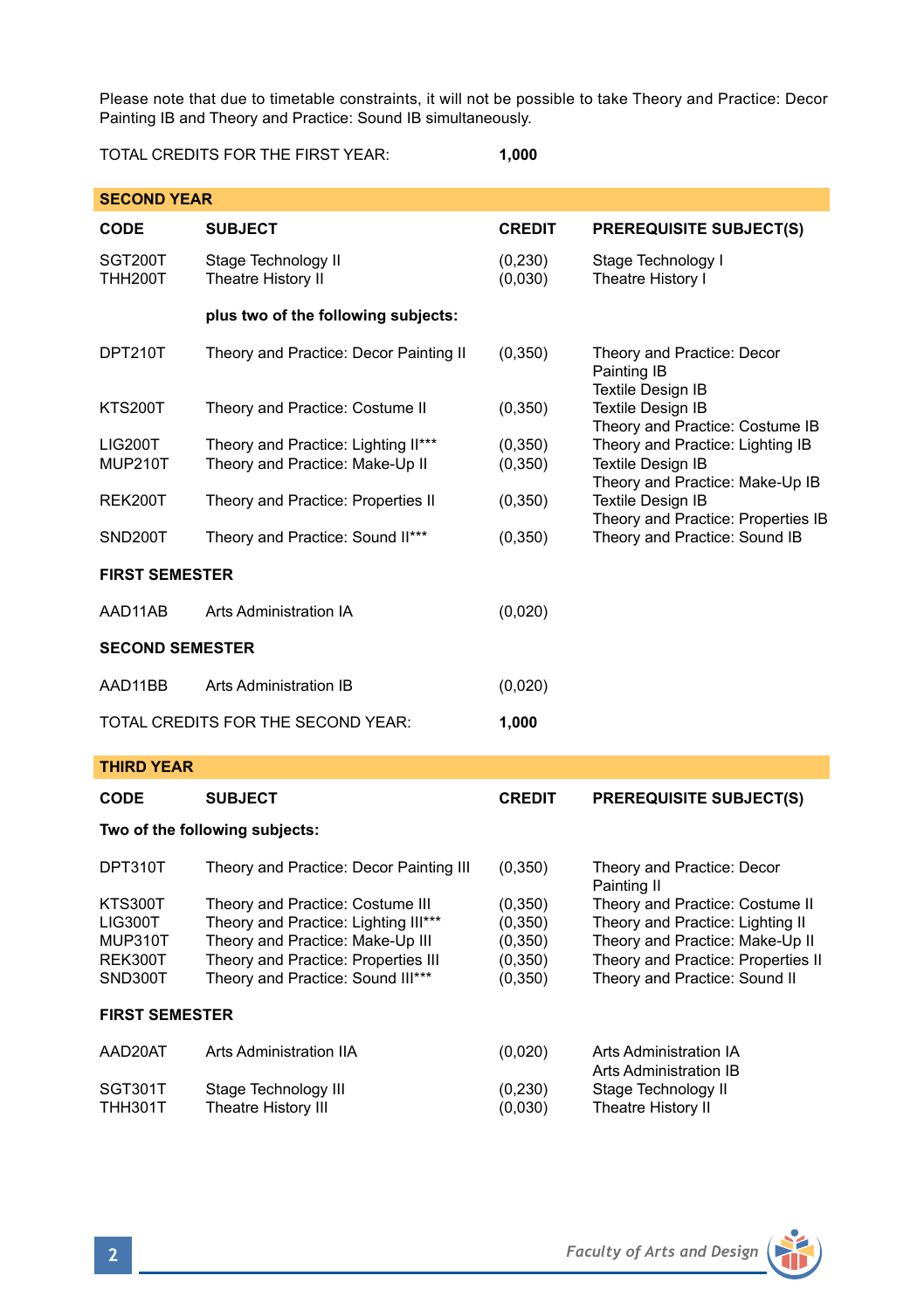| AAD20BT | Arts Administration IIB              | (0.020) | Arts Administration IB |
|---------|--------------------------------------|---------|------------------------|
|         | TOTAL CREDITS FOR THE THIRD YEAR:    | 1.000   |                        |
|         | TOTAL CREDITS FOR THE QUALIFICATION: | 3.000   |                        |

# **SUBJECT INFORMATION (OVERVIEW OF SYLLABUS)**

The syllabus content is subject to change to accommodate industry changes. Please note that a more detailed syllabus is available at the department or in the study guide that is applicable to a particular subject. At time of publication, the syllabus content was defined as follows:

## **A**

## **ARTS ADMINISTRATION IA (AAD11AB) 1 X 3-HOUR PAPER**

## *(Subject custodian: Department of Performing Arts)*

Business skills, marketing and planning, entrepreneurship, managerial skills, database, legal procedures and policies, sponsors and self-management. Basic industrial relations. (Total tuition time: ± 28 hours)

## **ARTS ADMINISTRATION IB (AAD11BB) PRACTICAL EVALUATION**

*(Subject custodian: Department of Performing Arts)* Computer skills, safety and first-aid: level 2. (Total tuition time: ± 54 hours)

### **ARTS ADMINISTRATION IIA (AAD20AT) 1 X 3-HOUR PAPER**

*(Subject custodian: Department of Performing Arts)*

Business skills, marketing and planning, entrepreneurship, managerial skills, database, legal procedures, laws applicable to the theatre, contracts and policies, sponsors and self-management. Basic industrial relations. (Total tuition time: ± 30 hours)

## **ARTS ADMINISTRATION IIB (AAD20BT) PRACTICAL EVALUATION**

*(Subject custodian: Department of Performing Arts)* Computer skills, safety and first-aid: level 3. (Total tuition time: ± 46 hours)

## **C**

### **COMMUNICATION DYNAMICS: COMMUNICATION I (CDY11PT) PRACTICAL EVALUATION** *(Subject custodian: Department of Performing Arts)*

Safety, first-aid: level 1. Communication skills. (Total tuition time: ± 15 hours)

### **COMMUNICATION DYNAMICS: COMPUTER I (CDY11QT) PRACTICAL EVALUATION** *(Subject custodian: End User Computing Unit)*

Students have to acquire theoretical knowledge (computing fundamentals) and practical skills as an enduser in operating systems and MS Office Suite applications (MS Word, MS Excel and MS PowerPoint) on an introductory level. Students will do online and computer-based tests. The modules are mapped with SAQA and IC3 Essential Skills for Digital Literacy (International certification). Open labs are available for additional practice time. (Total tuition time ± 40 hours)

# **COMMUNICATION DYNAMICS: WRITING I (CDY11RT) PRACTICAL EVALUATION**

*(Subject custodian: Department of Applied Languages)* Writing skills aimed at the industry. (Total tuition time: ± 19 hours)



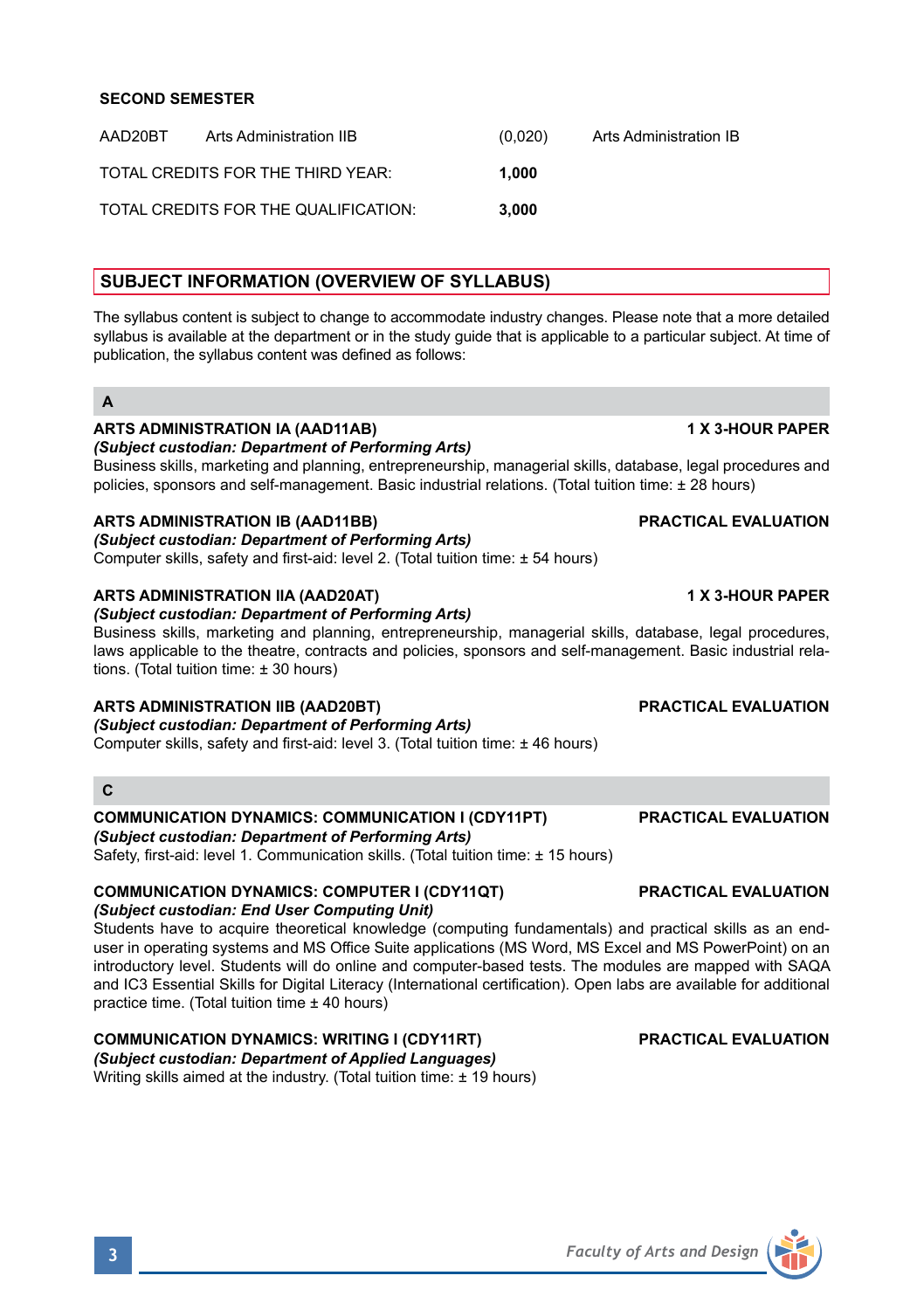# **STAGE TECHNOLOGY I (SGT100T) CONTINUOUS ASSESSMENT**

### *(Subject custodian: Department of Performing Arts)*

Theatres in South Africa. Stage management. Technical installations. Stage. Decor. Safety. Technical drawing. (Total tuition time: ± 76 hours)

### **STAGE TECHNOLOGY II (SGT200T) 1 X 3-HOUR PAPER**

*(Subject custodian: Department of Performing Arts)*

Production meetings. Stage management. Safety. Technical development of productions. Cost calculation and budgeting. Model building. (Total tuition time: ± 76 hours)

## **STAGE TECHNOLOGY III (SGT301T) CONTINUOUS ASSESSMENT**

*(Subject custodian: Department of Performing Arts)* Theatre organisation. Planning and publicity. Applying practical skills for productions. Basics of scenic design.

(Total tuition time: ± 52 hours)

# **T**

**S**

## **TEXTILE DESIGN IA (TDE10AT) PRACTICAL EVALUATION**

*(Subject custodian: Department of Performing Arts)*

The study of textile techniques as applied to the textile and theatre industry. (Total tuition time: ± 36 hours)

### **TEXTILE DESIGN IB (TDE10BT) PRACTICAL EVALUATION**

*(Subject custodian: Department of Performing Arts)* Historical development of textiles, application of basic skills, colour, basic art principles and design. (Total tuition time: ± 76 hours)

### **THEATRE HISTORY I (THH100T) CONTINUOUS ASSESSMENT**

*(Subject custodian: Department of Performing Arts)* The origin and development of theatre. Greek to renaissance period. (Total tuition time: ± 19 hours)

### **THEATRE HISTORY II (THH200T) 1 X 3-HOUR PAPER**

*(Subject custodian: Department of Performing Arts)* Theatres in Europe. Technology. Influential people. (Total tuition time: ± 19 hours)

### **THEATRE HISTORY III (THH301T) 1 X 3-HOUR PAPER**

*(Subject custodian: Department of Performing Arts)* Egyptian and eastern theatres. Puppet theatre. (Total tuition time: ± nine hours)

### **THEORY AND PRACTICE: COSTUME IA (KTS101T) PRACTICAL EVALUATION**

## *(Subject custodian: Department of Performing Arts)*

Costume and clothing history. Sewing skills. Basic pattern drafting and construction. (Total tuition time: ± 104 hours)

# **THEORY AND PRACTICE: COSTUME IB (KTS101B) PRACTICAL EVALUATION**

# *(Subject custodian: Department of Performing Arts)*

Medieval to renaissance clothing. Pattern development. Costume construction and sewing skills. (Total tuition time:  $\pm$  208 hours)

### **THEORY AND PRACTICE: COSTUME II (KTS200T) PRACTICAL EVALUATION**

*(Subject custodian: Department of Performing Arts)*

Modern clothing. Costume construction. Sewing skills and pattern development. (Total tuition time: ± 561 hours)

## **THEORY AND PRACTICE: COSTUME III (KTS300T) PRACTICAL EVALUATION** *(Subject custodian: Department of Performing Arts)*

Pattern development. Construction and sewing techniques for various costume genres. (Total tuition time:  $± 583 hours$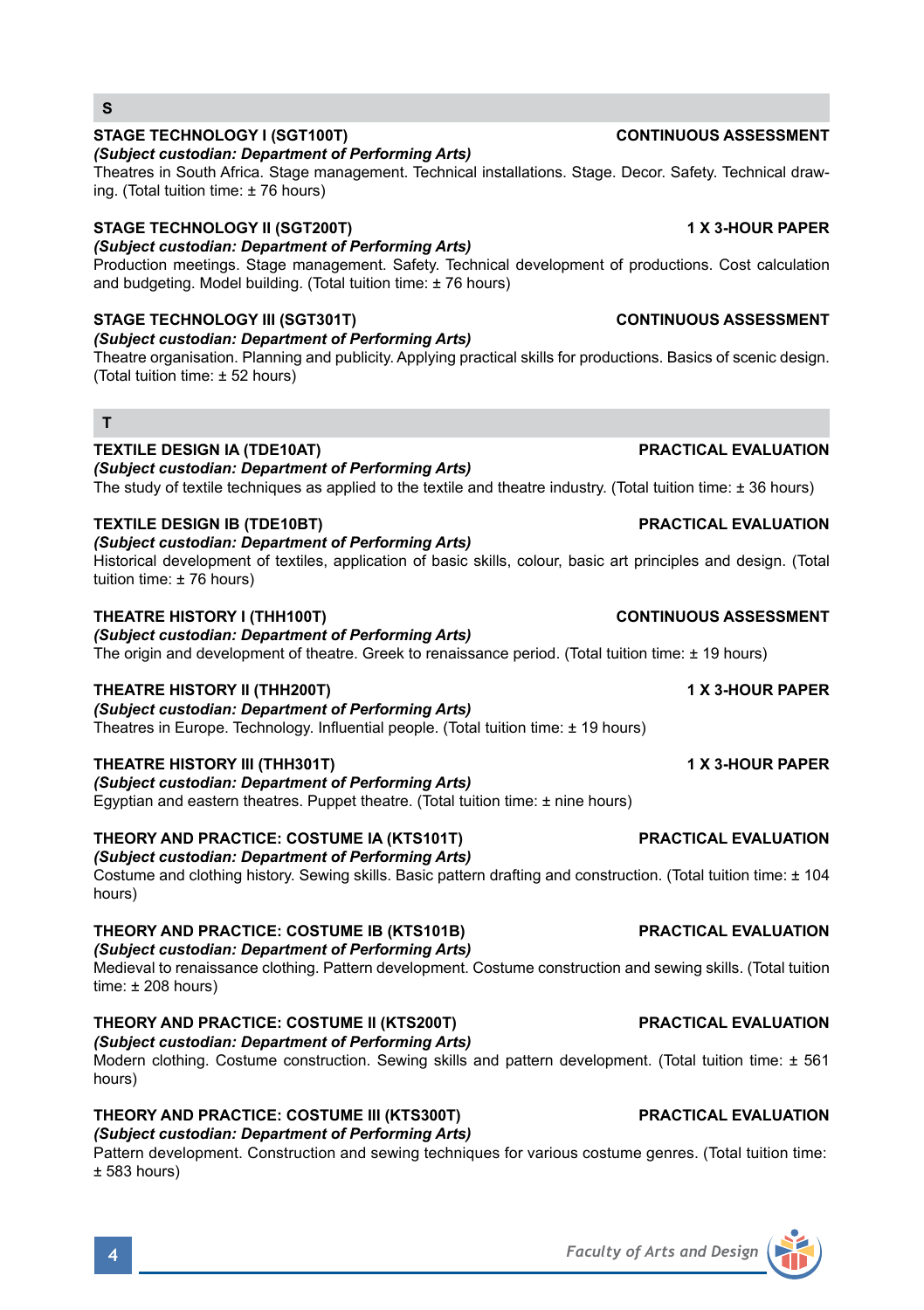# **THEORY AND PRACTICE: DECOR PAINTING IA (DPT111T) PRACTICAL EVALUATION**

*(Subject custodian: Department of Performing Arts)*

Drawing skills. Colour and elementary copying and decor-painting. (Total tuition time: ± 99 hours)

# **THEORY AND PRACTICE: DECOR PAINTING IB (DPT121T) PRACTICAL EVALUATION**

*(Subject custodian: Department of Performing Arts)*

Decor painting. Colours and colour mixing. Elementary drawing techniques, tools and materials. (Total tuition time: ± 247 hours)

# **THEORY AND PRACTICE: DECOR PAINTING II (DPT210T) PRACTICAL EVALUATION**

*(Subject custodian: Department of Performing Arts)*

Advanced copying and painting techniques. Styles and periods. Drawing skills and colour mixing. (Total tuition time:  $\pm 612$  hours)

# **THEORY AND PRACTICE: DECOR PAINTING III (DPT310T) PRACTICAL EVALUATION**

*(Subject custodian: Department of Performing Arts)* Designing skills. Advanced copying, painting and colour-mixing skills for stage, interiors and cinematography. (Total tuition time: ± 486 hours)

## **THEORY AND PRACTICE: LIGHTING IA (LIG101T) PRACTICAL EVALUATION**

*(Subject custodian: Department of Performing Arts)*

Theatre safety and etiquette. Basic theatre lighting equipment and procedures. (Total tuition time: ± 36 hours)

### **THEORY AND PRACTICE: LIGHTING IB (LIG111T) PRACTICAL EVALUATION** *(Subject custodian: Department of Performing Arts)*

Implementing lighting and theatre safety. Basic electricity, electrical equipment. Lighting: practical work and production skills. (Total tuition time: ± 228 hours)

## **THEORY AND PRACTICE: LIGHTING II (LIG200T) PRACTICAL EVALUATION**

*(Subject custodian: Department of Performing Arts)*

Lighting equipment and effects. Work environments. Colour theory. Duties of the lighting technicians. (Total tuition time: ± 338,5 hours)

# **THEORY AND PRACTICE: LIGHTING III (LIG300T) PRACTICAL EVALUATION**

*(Subject custodian: Department of Performing Arts)* Projectors, laser, basic pyrotechniques. Lighting design productions. (Total tuition time: ± 286 hours)

## **THEORY AND PRACTICE: MAKE-UP IA (MUP111T) PRACTICAL EVALUATION**

*(Subject custodian: Department of Performing Arts)*

Basic make-up techniques and colour use. Practical application. Make-up materials. (Total tuition time: ± 108 hours)

# **THEORY AND PRACTICE: MAKE-UP IB (MUP121T) PRACTICAL EVALUATION**

*(Subject custodian: Department of Performing Arts)* Theatre make-up. Hairstyling techniques. Fantasy and children's make-up. Headdresses. (Total tuition time: ± 228 hours)

# **THEORY AND PRACTICE: MAKE-UP II (MUP210T) PRACTICAL EVALUATION**

*(Subject custodian: Department of Performing Arts)*

Hairstyles, beards and moustaches. Fashion and media make-up facial analysis and corrective make-up. Body-painting techniques. (Total tuition time: ± 483 hours)

### **THEORY AND PRACTICE: MAKE-UP III (MUP310T) PRACTICAL EVALUATION** *(Subject custodian: Department of Performing Arts)*

Design and execution of special effects make-up. Special effects make-up. Pre-manufactured wounds and piece applications. Advanced hairstyling techniques. (Total tuition time: ± 371 hours)